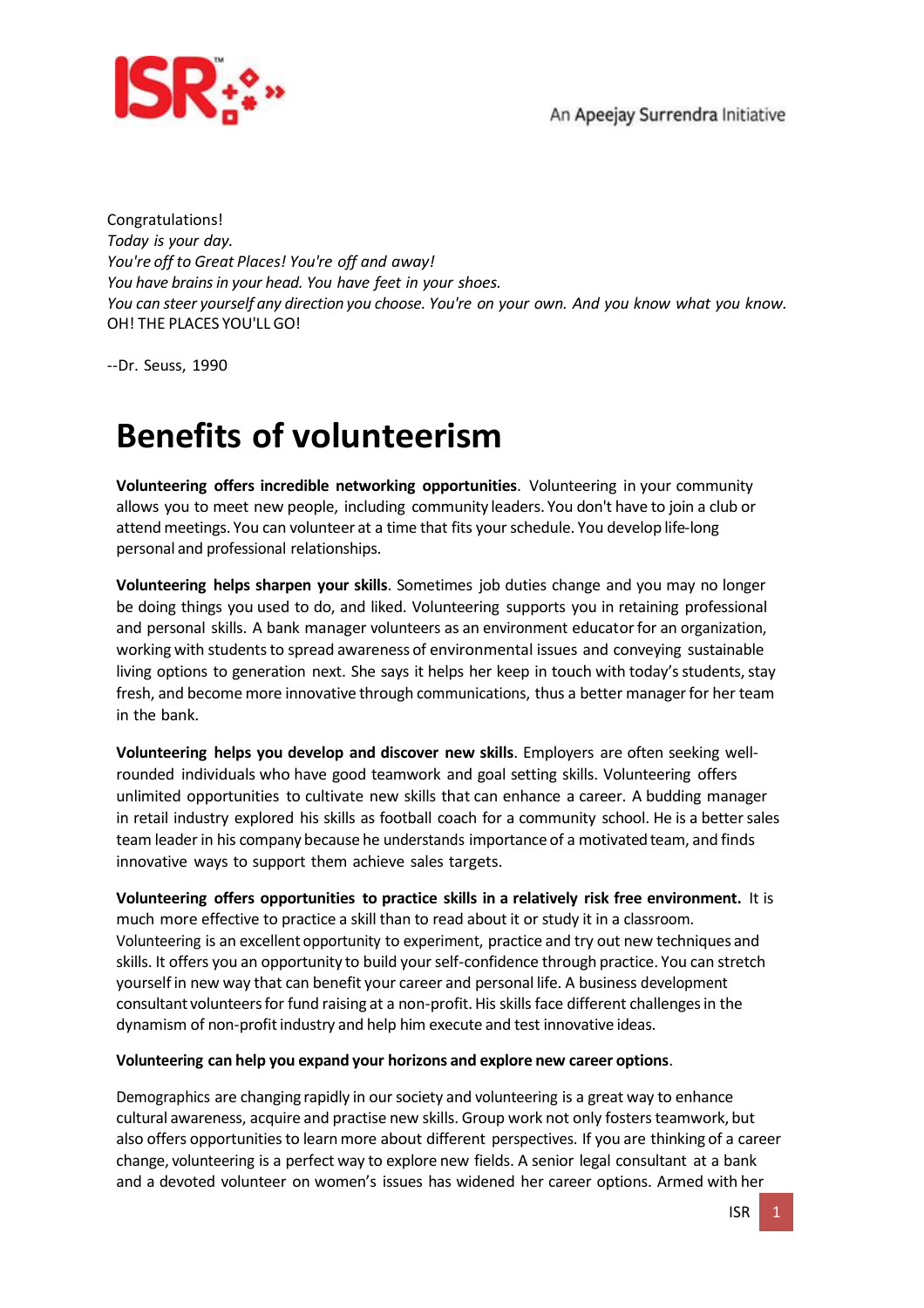

understanding of legal framework, and volunteering experience in the field, she is today a noted writer journalist on child and women's rights.

**Volunteering give you satisfaction and makes you feel proud**. A young professional and a volunteer at 'special school' gains valuable personal skills such as patience and tolerance enhancing his professional standing. A feeling of 'being loved by someone' and a satisfying smile on child's parent's face have become invaluable possessions; bring him closer to his own family. There are so many options for being involved in your community, through professional associations, neighbourhood organisations, arts and historic organisations and social service organisations. If you feel strongly about something that is happening or not happening in your community, get involved. Get others to join with you and craft new solutionsto community problems.

**Volunteering gives you visibility**.Volunteerwork can indeed expose you to a wide range of people, includingmany strong, influential community leaders. An advertising professional volunteersfor a national association of advertising professionals. He enjoys it because he gets opportunities to meet and interact with many veteran and senior professionals from his profession.

**Volunteering can be rejuvenating**. A small break in our routine and an opportunity to create a balance in our lives rejuvenates us. Volunteering around a personal interest or hobby can be fun, relaxing and rejuvenating. The energy and sense of fulfilment can carry over to a work place to relieve work tensions and foster new perspectives for routinely old situations.

**Volunteering can create leaders**. By watching people around, you begin to identify the qualities of leadership that most admire. You can develop leadership qualitiesin yourself by following footsteps of yourseniors, or innovating team leading ideas. Managing a group of volunteers is not the same as managing employees. Volunteer groups are often groups of peers and they respond more to leadership than management. You will have opportunities to lead by persuasion, innovation and your ideas and ideals. Working in volunteer settings will help you learn strategic thinking, change management and conflict resolution skills. You will learn about your Community, about trends and issues, about people and resources.All of which help you to develop your leadership potential.

Volunteering demonstrates a wide range of skills, which could enhance your resume. Work experience is important, even if it is without a pay check. If you are developing new skills or thinking of pursuing a new career, volunteer work can give you valuable hands on experience. Career counsellors and head-hunters encourage job seekersto document pertinent volunteer experiences.

### **Rights and Responsibilities**

Rights of a volunteer are essentially the responsibilities of host organization (NGO). Responsibilities of a volunteer are essentially the rights of host organization. It is mutually agreeable understanding. The following are broad guidelines for what the rights and responsibilities a volunteer can expect and this list is a short version. They may seem like common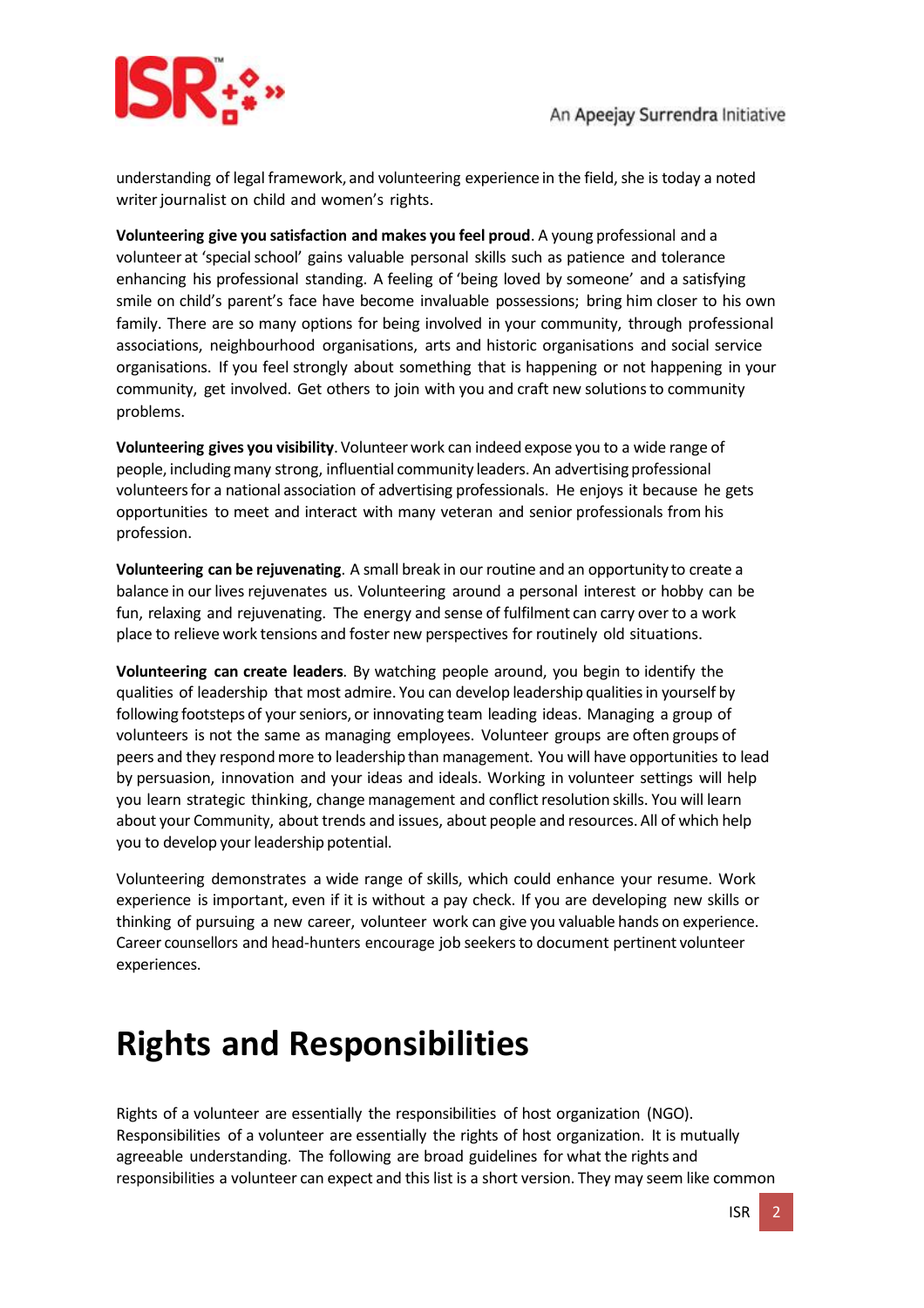

sense, but they are often violated by those who do not consciously recognize their importance.

#### **As a volunteer, you have the RIGHT to,**

1. Expect that your efforts contribute to the organization's objectives.

2. Receive the necessary orientation, training, and supervision to complete the assigned task at the organization.

- 3. Be treated with respect.
- 4. Expect that your time will not be wasted by poor planning.
- 5. Ask relevant questions and give suggestions about the work you are doing.
- 6. Be trusted with confidential information necessary to do your work.
- 7. Be appreciated for the work you have done.
- 8. Be given written proof or evaluation of your work, if you request it.

#### **As a volunteer, you have the RESPONSIBILITY to**

- 1. Understand thoroughly the assigned task.
- 2. Observe the deadlines with the best quality of work to ones ability and knowledge.
- 3. Discuss with the organization and ISR team about any significant
- change in assigned work. 4. Prepare and submit regular reports about progress of your work.
- 5. Adhere to the regulations as explained by ISR team
- 6. Be Sincere and committed of the service you offer.
- 7. Trust ability to bring about positive change through skilled contribution.
- 8. Loyal towards organization, its staff, and organizational goals.
- 9. Maintain dignity and integrity of the organization.
- 10. Acquire and update skills through ISR training programs and on
- job training at the host organization. 11. Maintain professional working relationship with colleagues and
	- a. representatives in the community,
- 12. Contribute to supervision through self-evaluation and willingnessto ask.
- 13. Maintain cordial relations with employees and other stakeholders of the a. NGO while you work with them.
- 14. Be responsible and professional. Inform NGO if late or absent or planning to discontinue.
- 15. Leave your address & contact details with NGO.
- 16. Keep ISR team updated about your progressin the organization.
- 17. Be proactive in starting new and better initiatives.
- 18. Spread awareness about NGO and its activities.
- 19. Don't over-commit to the NGOs. Communicate your concernsto the reporting officer.
- 20. Train yourself well before committing to volunteer for special cause such as teaching to physically challenged students.
- 21. Don't involve yourself in the sensitive internal matters at NGO.
- 22. Don't communicate confidential or prohibited information of the NGO.